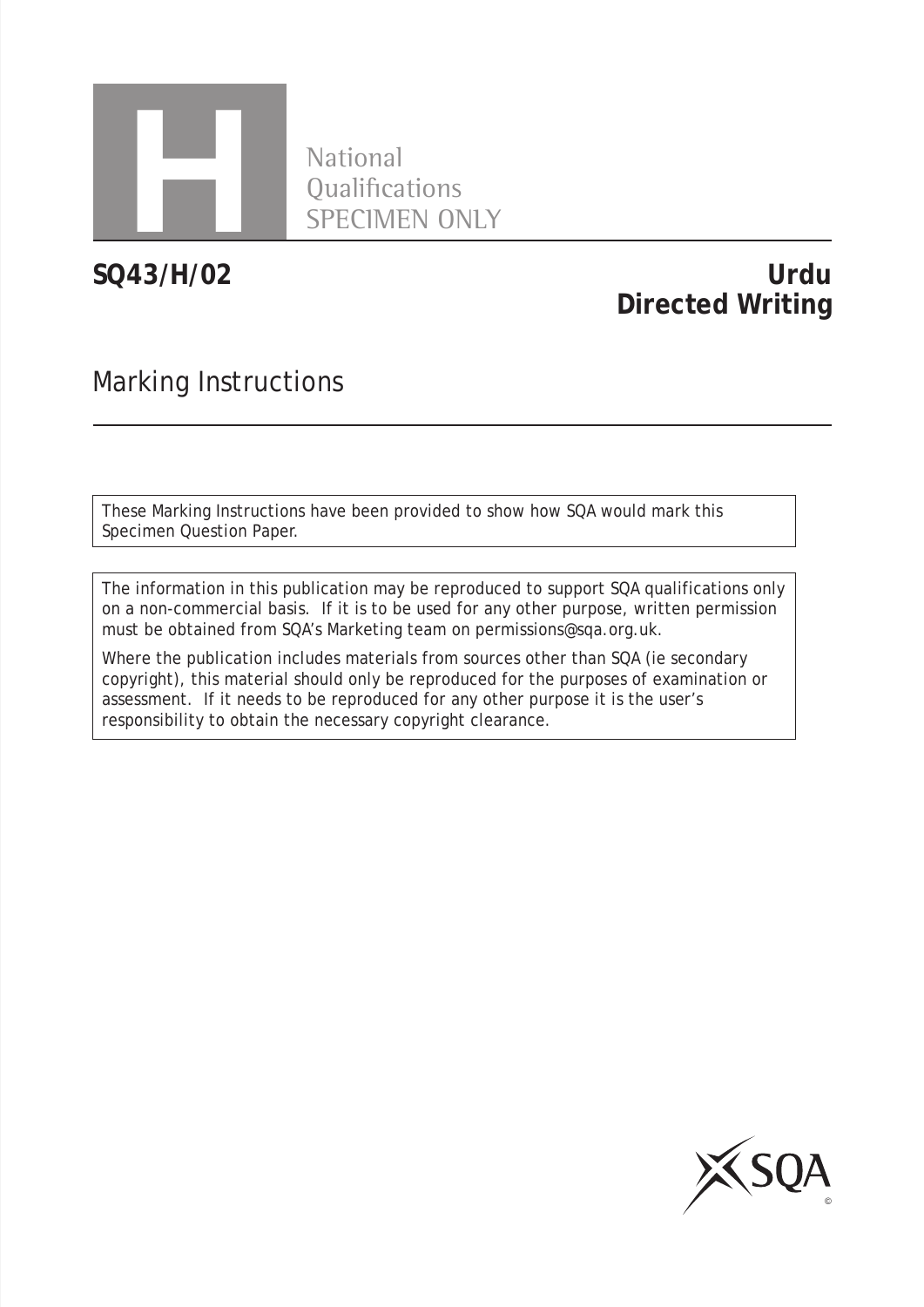## **General Marking Principles for Higher Urdu Directed Writing**

*This information is provided to help you understand the general principles that you must apply when marking candidate responses to questions in this paper. These principles must be read in conjunction with the detailed Marking Instructions, which identify the key features required in candidate responses.*

- (a) Candidates will write a piece of extended writing in Urdu addressing a scenario that has four related bullet points. Candidates must address each bullet point. The first bullet point contains two pieces of information to be addressed. The remaining three bullet points contain one piece of information each. There is a choice of two scenarios and candidates must choose one of these.
- (b) Marks for each candidate response must **always** be assigned in line with these general marking principles and the detailed Marking Instructions for the directed writing scenario.
- (c) For each of the types of writing (*Directed Writing or Writing*), the marker should select the pegged mark that most closely describes the candidate's performance.
- (d) Marking should be holistic. There may be strengths and weaknesses in the piece of writing; markers should focus as far as possible on the strengths, taking account of weaknesses only where they significantly detract from the overall impression. Marks should be awarded for the candidate's demonstration of ability in the three main characteristics in writing:
	- i) content
	- ii) accuracy
	- iii) language resource variety, range, structure
- (e) Markers can award the highest pegged mark for writing even if there are minor errors. These should not detract from the overall impression.
- (f) Candidates may display ability across more than one pegged mark descriptor. Markers should recognise the closeness of the pegged mark descriptors and consider carefully the most appropriate overall pegged mark based on the candidate's performance.
- (g) Markers must adhere to the following general marking principle in situations where the candidate has not addressed one or more bullet points:
	- i) If a candidate has failed to address one of the bullet points, the **maximum**  mark that can be awarded is 6.
	- ii) If a candidate has failed to address two of the bullet points, the **maximum** mark that can be awarded is 4.
	- iii) If a candidate has failed to address three or more of the bullet points, the **maximum** mark that can be awarded is 0.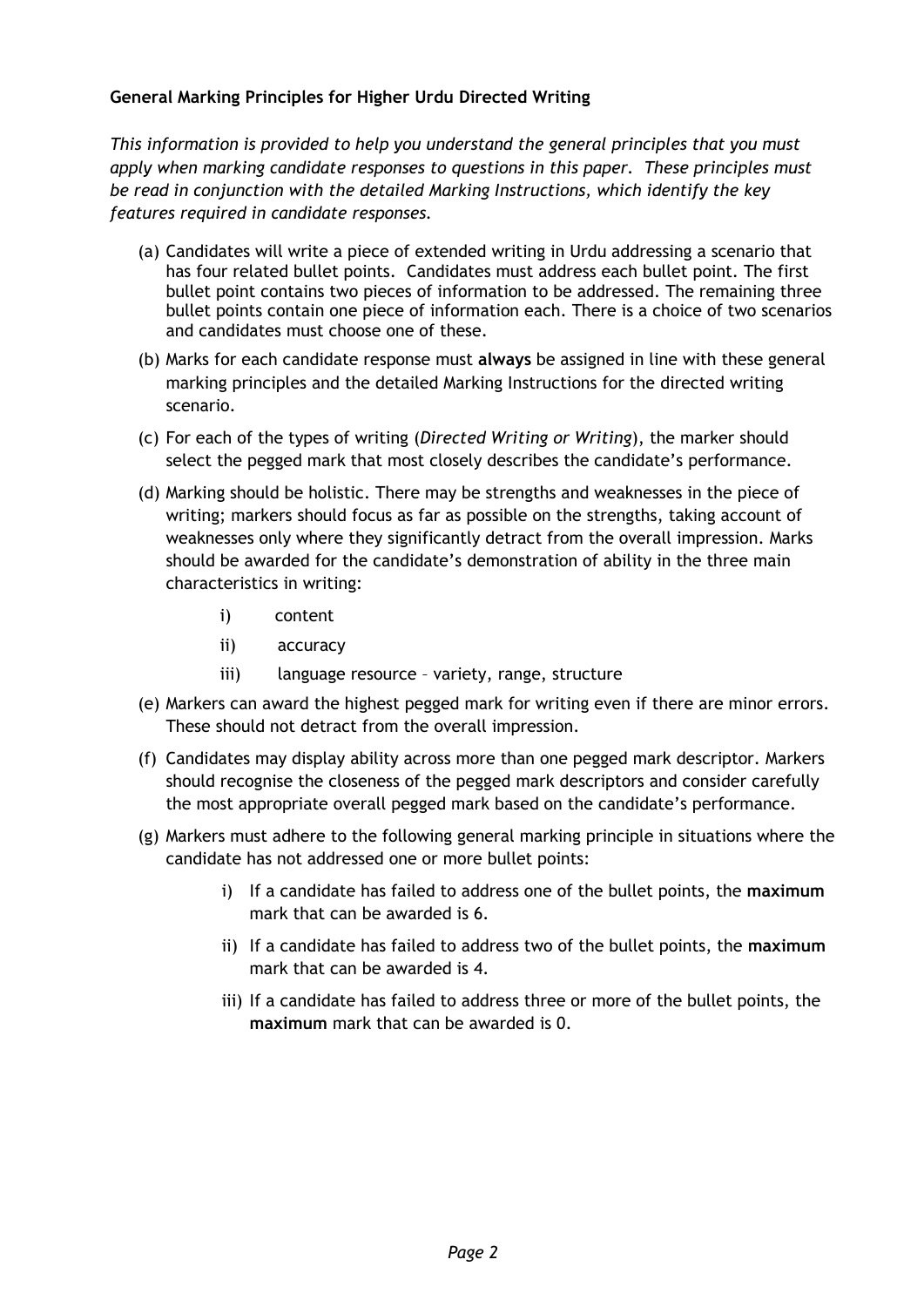The table below gives further guidance to markers. If:

| the candidate only addresses one part of<br>one of the introductory, more predictable<br>bullet point                                                                                                                                                                                                 | In such a case the candidate is deemed to have<br>not addressed the bullet point and the maximum<br>mark that can be awarded is 6.                                                                                                                                                                                                                    |
|-------------------------------------------------------------------------------------------------------------------------------------------------------------------------------------------------------------------------------------------------------------------------------------------------------|-------------------------------------------------------------------------------------------------------------------------------------------------------------------------------------------------------------------------------------------------------------------------------------------------------------------------------------------------------|
| some bullet points fit into one category but<br>others are in the next, lower category                                                                                                                                                                                                                | It is important to look carefully at which bullet<br>points are better addressed.                                                                                                                                                                                                                                                                     |
|                                                                                                                                                                                                                                                                                                       | If the better sections include the more<br>predictable, introductory bullet point, the<br>marker is less likely to be generous than if<br>responses to unpredictable bullet points are of a<br>better quality. If there is a serious decline after<br>the initial bullet point, a lower mark must be<br>awarded.                                      |
|                                                                                                                                                                                                                                                                                                       | It is also important to consider the balance of<br>the bullet points. Sometimes a candidate writes<br>twice as much about the opening bullet point as<br>for the three remaining bullet points, or even<br>about information that is not covered by any of<br>the bullet points. In such cases, the lower mark<br>being considered should be awarded. |
| the marker is having great difficulty in<br>deciding whether the writing is good<br>enough to pass                                                                                                                                                                                                    | It is essential to consider carefully the accuracy<br>of the verbs overall. If more verbs are correct<br>than incorrect, it is likely that the candidate<br>deserves to pass, unless there are many other<br>inaccuracies in the writing.                                                                                                             |
| the directed writing, from the point of<br>view of content, looks as if it belongs in a<br>top category, but contains some possibly<br>serious grammatical errors as a result of<br>using relatively advanced structures<br>combined with a less than confident<br>knowledge of more basic structures | This is a case where the candidate is more<br>adventurous, but less accurate. It is always<br>important to assess what it is the candidate can<br>do, and thus highlight the positive. However, in<br>such cases, it is likely that the candidate will be<br>awarded 6.                                                                               |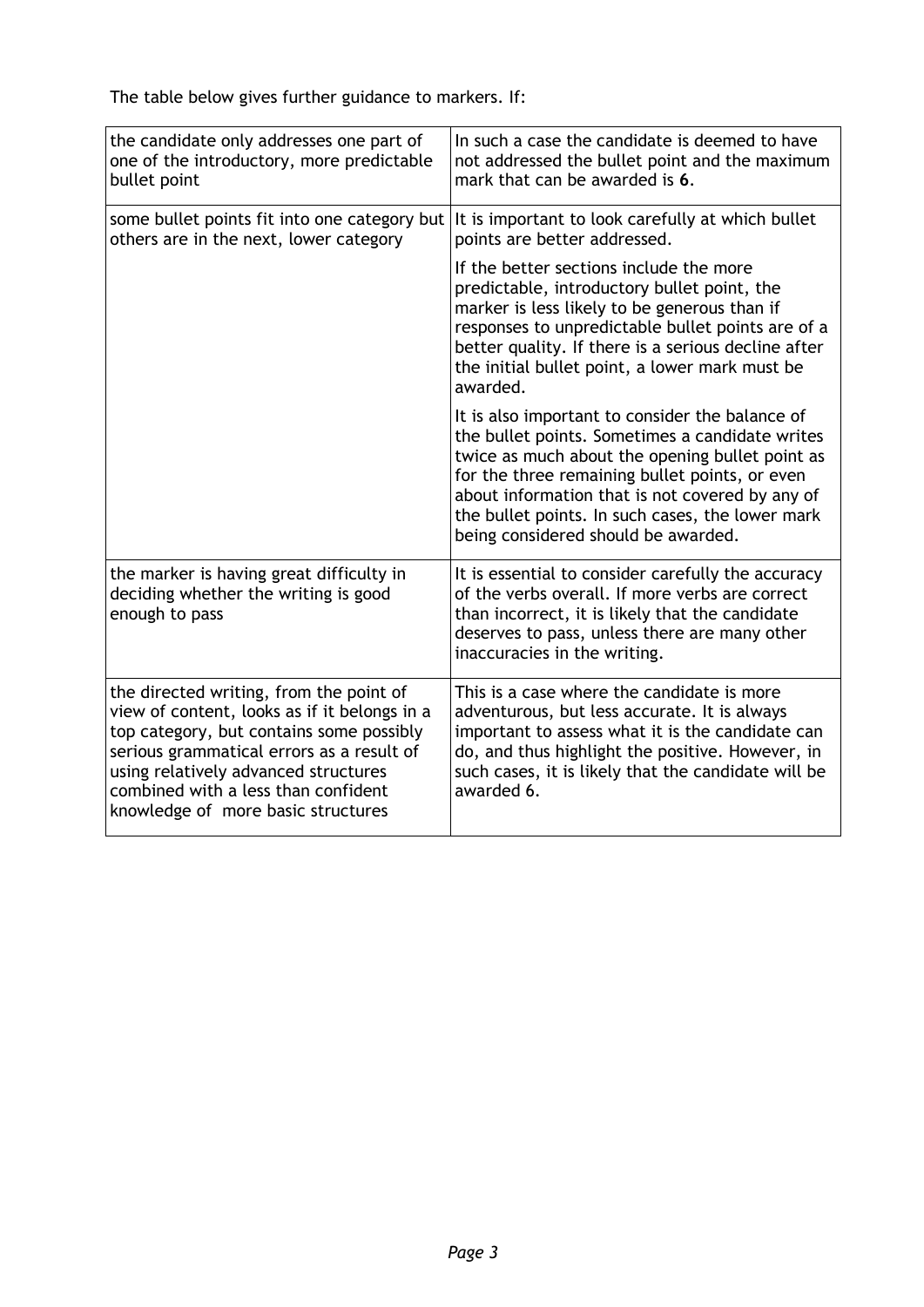| <b>Mark</b>     | Content                                                                                                                                                | Accuracy                                                                                                                                                                                                                                                                                                                                                                                                                                                                                                                               | Language resource: variety, range,<br><b>structures</b>                                                                                                                                                                                                                                                                                                                                                                                                                                                                    |
|-----------------|--------------------------------------------------------------------------------------------------------------------------------------------------------|----------------------------------------------------------------------------------------------------------------------------------------------------------------------------------------------------------------------------------------------------------------------------------------------------------------------------------------------------------------------------------------------------------------------------------------------------------------------------------------------------------------------------------------|----------------------------------------------------------------------------------------------------------------------------------------------------------------------------------------------------------------------------------------------------------------------------------------------------------------------------------------------------------------------------------------------------------------------------------------------------------------------------------------------------------------------------|
| 10 <sup>°</sup> | • The content is comprehensive.<br>• All bullet points are addressed fully and<br>some candidates may also provide<br>additional relevant information. | • The language is accurate throughout.<br>However, where the candidate attempts<br>to go beyond the range of the task, a<br>slightly higher number of inaccuracies<br>need not detract from the overall very<br>good impression.<br>• A comprehensive range of verbs is used<br>accurately and tenses are consistent<br>and accurate.<br>• There is evidence of confident handling<br>of all aspects of grammar and accurate<br>spelling, although the language may<br>contain a number of minor errors, or<br>even one serious error. | • The language used is detailed and<br>complex.<br>• There is good use of adjectives,<br>adverbs, prepositional phrases and,<br>where appropriate, word order.<br>• A comprehensive range of verbs/verb<br>forms, tenses and constructions is used.<br>• Some modal verbs and infinitives may<br>be used.<br>• The candidate is comfortable with the<br>first person of the verb and generally<br>uses a different verb in each sentence.<br>• Sentences are mainly complex and<br>accurate.<br>• The language flows well. |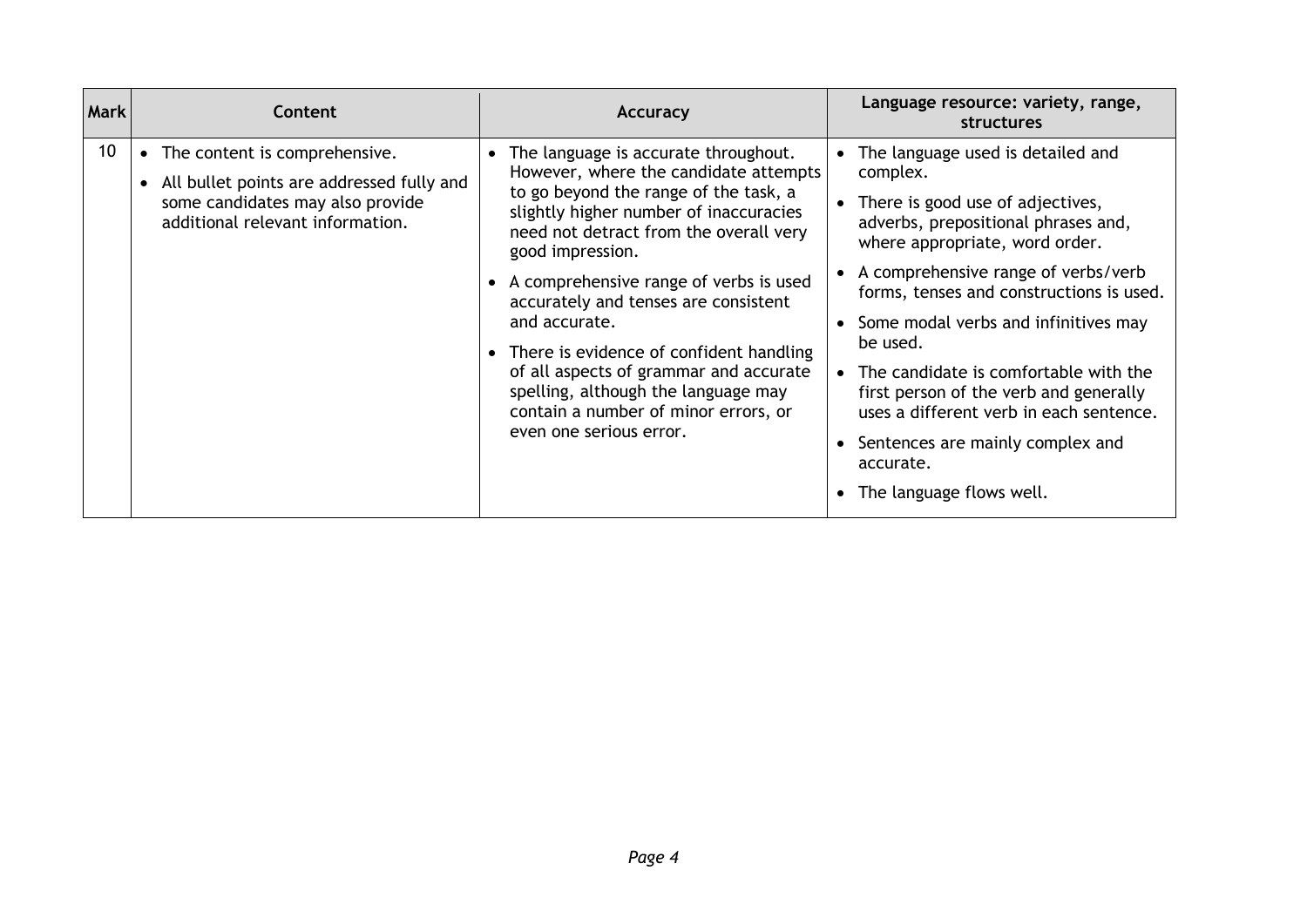| <b>Mark</b> | Content                                                                                                                                                                                           | Accuracy                                                                                                                                                                                                                                                                                                                                                                                                                                                | Language resource: variety, range,<br>structures                                                                                                                                                                                                                                                                                                                                                                                                                                                                                                                                              |
|-------------|---------------------------------------------------------------------------------------------------------------------------------------------------------------------------------------------------|---------------------------------------------------------------------------------------------------------------------------------------------------------------------------------------------------------------------------------------------------------------------------------------------------------------------------------------------------------------------------------------------------------------------------------------------------------|-----------------------------------------------------------------------------------------------------------------------------------------------------------------------------------------------------------------------------------------------------------------------------------------------------------------------------------------------------------------------------------------------------------------------------------------------------------------------------------------------------------------------------------------------------------------------------------------------|
| 8           | The content is clear.<br>$\bullet$<br>All bullet points are addressed clearly.<br>The response to one bullet point may be<br>thin, although other bullet points are<br>dealt with in some detail. | • The language is mostly accurate. Where<br>the candidate attempts to use detailed<br>and complex language, this may be less<br>successful, although basic structures are<br>used accurately.<br>• A range of verbs is used accurately and<br>tenses are generally consistent and<br>accurate.<br>• There may be a few errors in spelling,<br>adjective endings and, where relevant,<br>case endings. Use of accents is less<br>secure, where relevant. | The language used is detailed and<br>complex.<br>In one bullet point the language may be<br>more basic than might otherwise be<br>expected at this level.<br>• The candidate uses a range of<br>verbs/verb forms and other<br>constructions.<br>There may be less variety in the verbs<br>used.<br>• The candidate is comfortable with the<br>first person of the verb and generally<br>uses a different verb in each sentence.<br>• Sentences are generally complex and<br>mainly accurate.<br>Overall the writing will be very<br>competent, essentially correct, but may<br>be pedestrian. |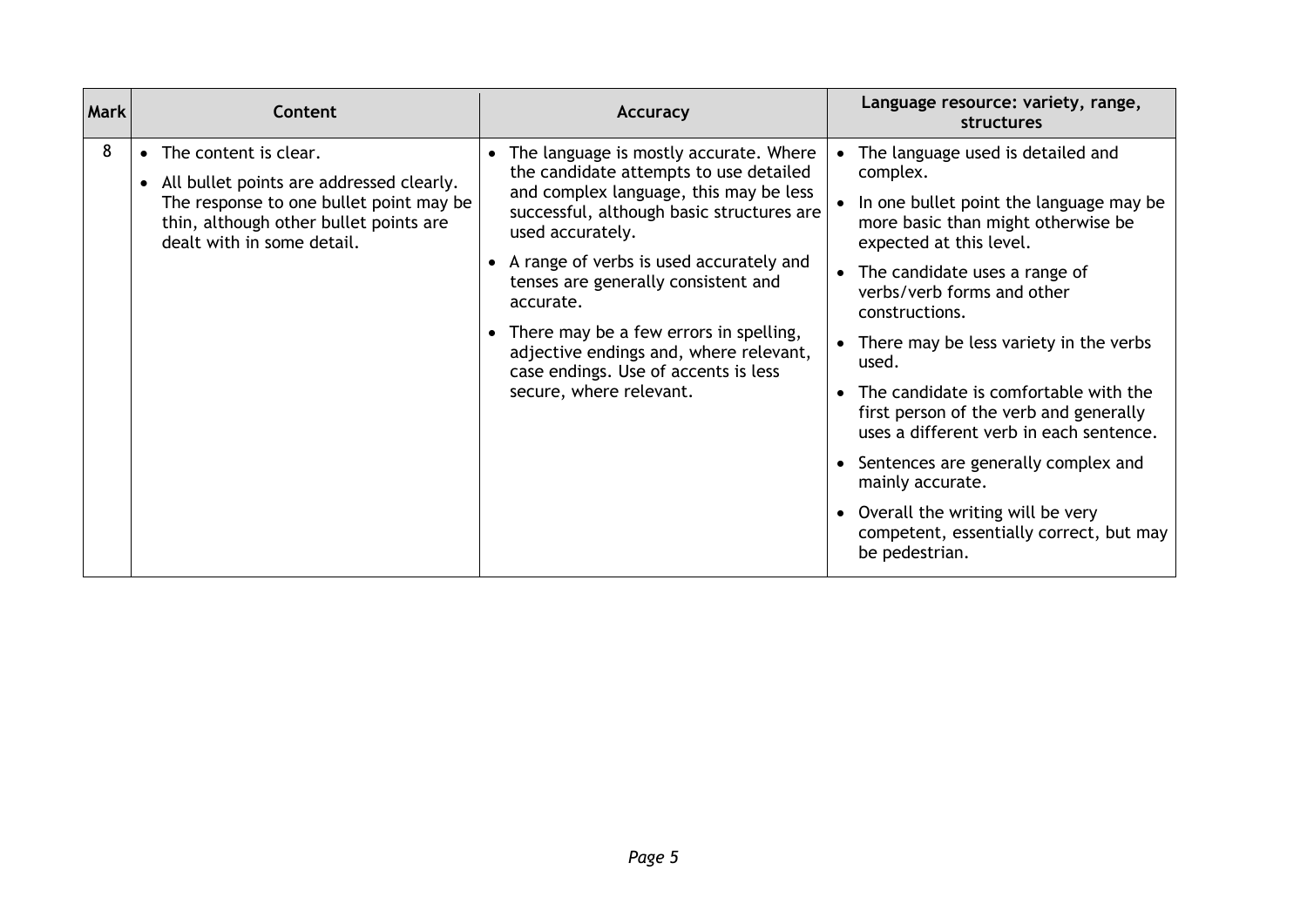| <b>Mark</b> | Content                                                                                                   | <b>Accuracy</b>                                                                                                                                                                                              | Language resource: variety, range,<br>structures                                                                            |
|-------------|-----------------------------------------------------------------------------------------------------------|--------------------------------------------------------------------------------------------------------------------------------------------------------------------------------------------------------------|-----------------------------------------------------------------------------------------------------------------------------|
| 6           | • The content is adequate and may be<br>similar to that of an 8.                                          | The language may be mostly accurate in<br>two or three bullet points. However, in                                                                                                                            | There are some examples of detailed<br>and complex language.                                                                |
|             | • Bullet points may be addressed<br>adequately, however one of the bullet<br>points may not be addressed. | the remaining one or two, control of the<br>language structure may deteriorate<br>significantly.                                                                                                             | The language is perhaps repetitive and<br>uses a limited range of verbs and fixed<br>phrases not appropriate to this level. |
|             |                                                                                                           | • The verbs are generally correct, but<br>basic.                                                                                                                                                             | The candidate relies on a limited range<br>of vocabulary and structures.                                                    |
|             |                                                                                                           | • Tenses may be inconsistent, with<br>present tenses being used at times<br>instead of past tenses.                                                                                                          | There is minimal use of adjectives,<br>probably mainly after "is".                                                          |
|             |                                                                                                           | • There may be errors in spelling,<br>adjective endings and some prepositions                                                                                                                                | The candidate has a limited knowledge<br>of plurals.                                                                        |
|             |                                                                                                           | may be inaccurate or omitted. There<br>are quite a few errors in other parts of<br>speech - personal pronouns, gender of<br>nouns, adjective endings, cases (where<br>relevant), singular/plural confusion - | • A limited range of verbs is used to<br>address some of the bullet points.                                                 |
|             |                                                                                                           |                                                                                                                                                                                                              | The candidate copes with the past tense<br>of some verbs.                                                                   |
|             | relevant).                                                                                                | and in the use of accents (where                                                                                                                                                                             | When using the perfect tense, the past<br>$\bullet$<br>participle is incorrect or the auxiliary                             |
|             |                                                                                                           | • Overall, there is more correct than<br>incorrect and there is the impression<br>that the candidate can handle tenses.                                                                                      | verb is omitted on occasion.<br>Sentences are mainly single clause and<br>may be brief.                                     |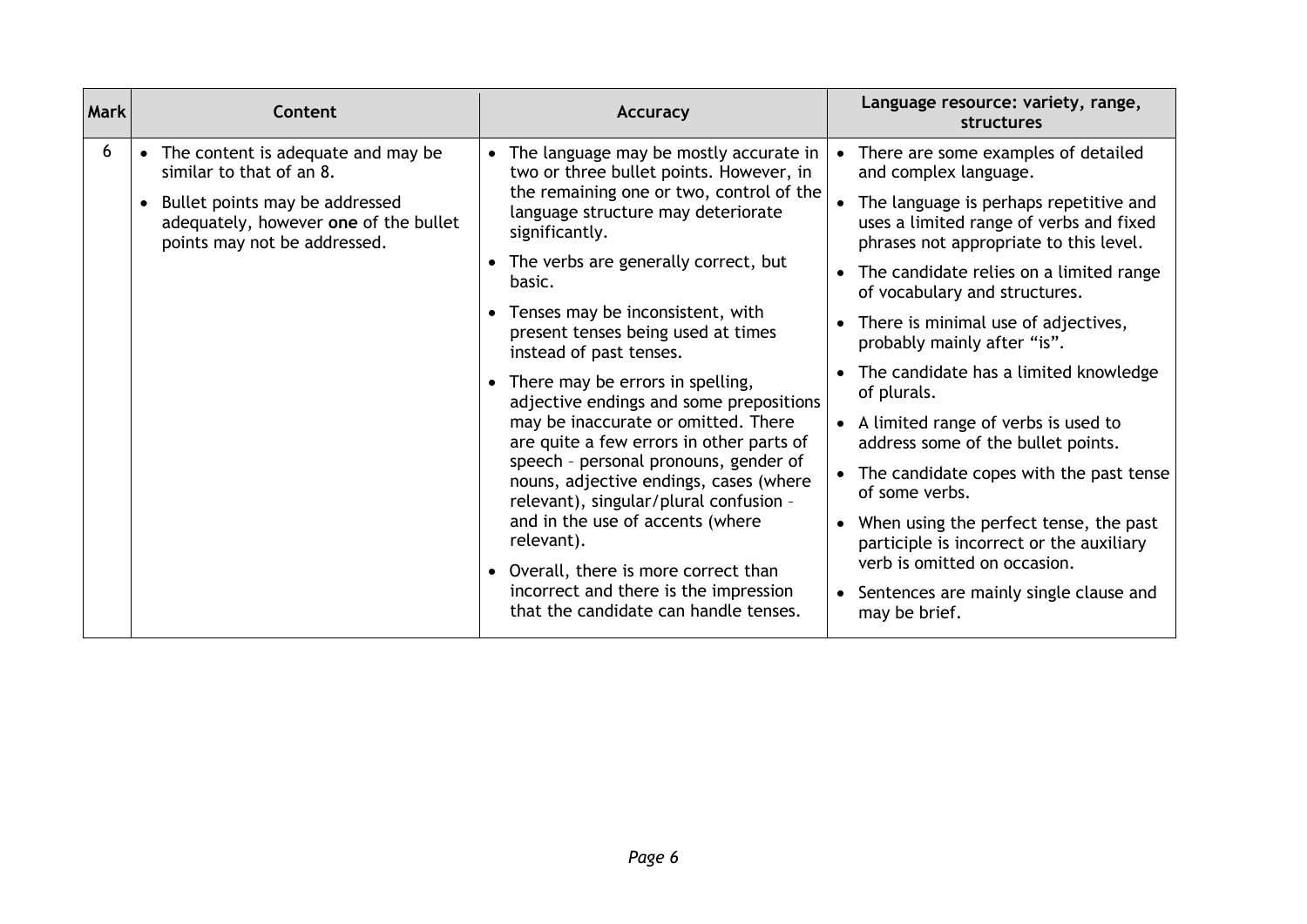| 4<br>• The content may be limited and the<br>There is limited use of detailed and<br>• The language is mainly inaccurate and<br>after the first bullet the control of the<br>directed writing may be presented as a<br>complex language.<br>single paragraph.<br>language structure may deteriorate<br>The language is repetitive, with undue<br>significantly.<br>reliance on fixed phrases and a limited<br>Two of the bullet points are not<br>range of common basic verbs such as to<br>addressed.<br>• A limited range of verbs is used.<br>be, to have, to play, to watch.<br>• Ability to form tenses is inconsistent.<br>The candidate mainly copes only with<br>• In the use of the perfect tense the<br>simple language.<br>auxiliary verb is omitted on a number of<br>• The verbs "was" and "went" may be<br>occasions.<br>used correctly.<br>• There may be confusion between the<br>singular and plural form of verbs.<br>• Sentences are basic and there may be<br>one sentence that is not intelligible to a<br>• There are errors in many other parts of<br>sympathetic native speaker.<br>speech - gender of nouns, cases,<br>singular/plural confusion - and in<br>• An English word may appear in the<br>writing or a word may be omitted.<br>spelling and, where appropriate, word<br>order.<br>There may be an example of serious<br>• Several errors are serious, perhaps<br>dictionary misuse.<br>showing other language interference. |
|----------------------------------------------------------------------------------------------------------------------------------------------------------------------------------------------------------------------------------------------------------------------------------------------------------------------------------------------------------------------------------------------------------------------------------------------------------------------------------------------------------------------------------------------------------------------------------------------------------------------------------------------------------------------------------------------------------------------------------------------------------------------------------------------------------------------------------------------------------------------------------------------------------------------------------------------------------------------------------------------------------------------------------------------------------------------------------------------------------------------------------------------------------------------------------------------------------------------------------------------------------------------------------------------------------------------------------------------------------------------------------------------------------------------------------------------------------------|
|                                                                                                                                                                                                                                                                                                                                                                                                                                                                                                                                                                                                                                                                                                                                                                                                                                                                                                                                                                                                                                                                                                                                                                                                                                                                                                                                                                                                                                                                |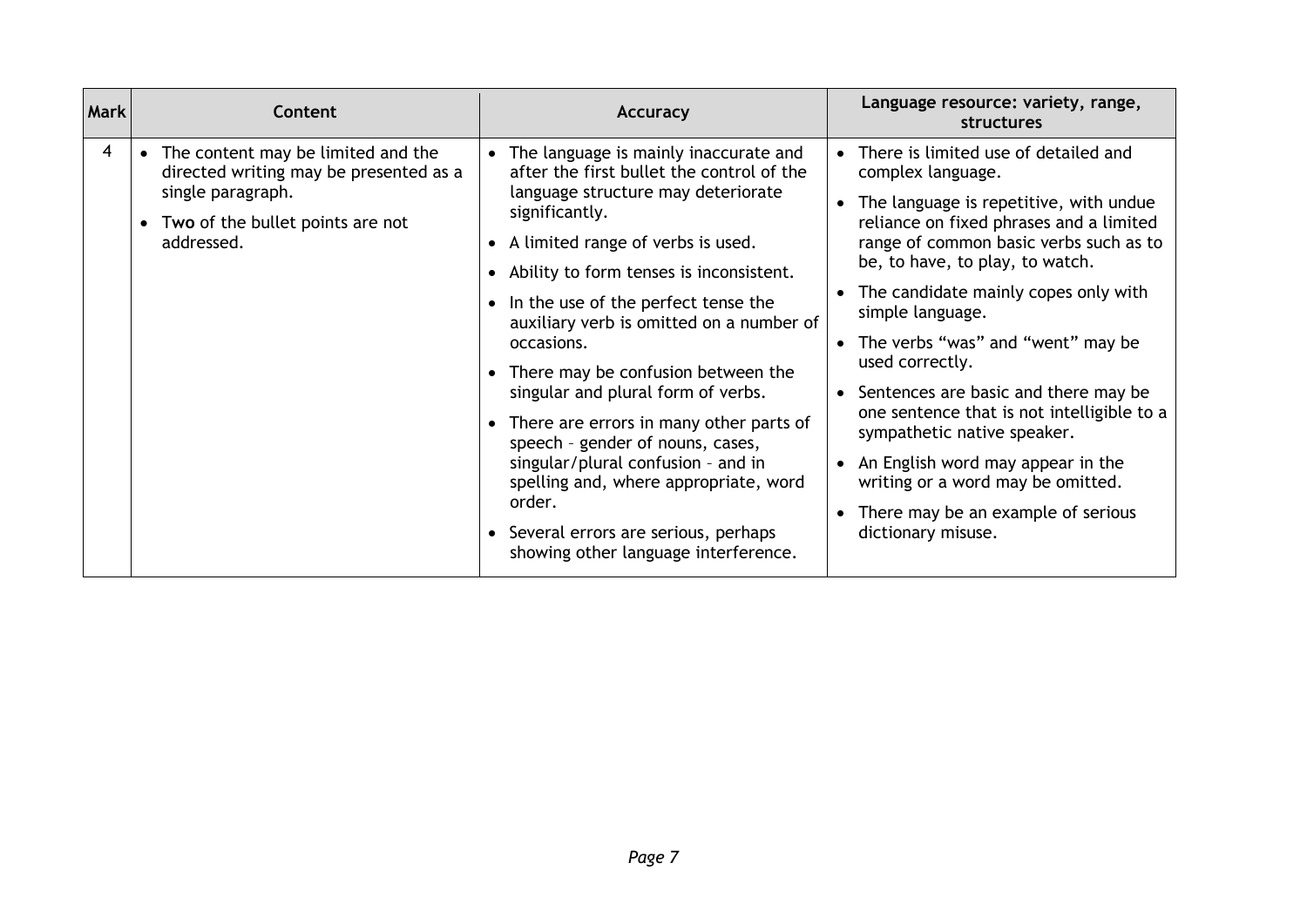| <b>Mark</b> | <b>Content</b>                                                                                                        | Accuracy                                                                                                                                                                                                                                                                                                                                                                            | Language resource: variety, range,<br><b>structures</b>                                                                                                                                                                                                                                                                                                                                                          |
|-------------|-----------------------------------------------------------------------------------------------------------------------|-------------------------------------------------------------------------------------------------------------------------------------------------------------------------------------------------------------------------------------------------------------------------------------------------------------------------------------------------------------------------------------|------------------------------------------------------------------------------------------------------------------------------------------------------------------------------------------------------------------------------------------------------------------------------------------------------------------------------------------------------------------------------------------------------------------|
|             | The content may be basic or similar to<br>that of a 4 or even a 6.<br>Bullet points are addressed with<br>difficulty. | • The language is inaccurate in all four<br>bullets and there is little control of<br>language structure.<br>• Many of the verbs are incorrect or even<br>omitted. There is little evidence of<br>tense control.<br>• There are many errors in other parts of<br>speech $-$ personal pronouns, gender of<br>nouns, cases, singular/plural confusion,<br>prepositions, for instance. | There is little use, if any, of detailed<br>and complex language.<br>• Verbs used more than once may be<br>written differently on each occasion.<br>The candidate displays almost no<br>knowledge of the past tense of verbs.<br>The candidate cannot cope with more<br>than one or two basic verbs.<br>Sentences are very short and some<br>sentences may not be understood by a<br>sympathetic native speaker. |